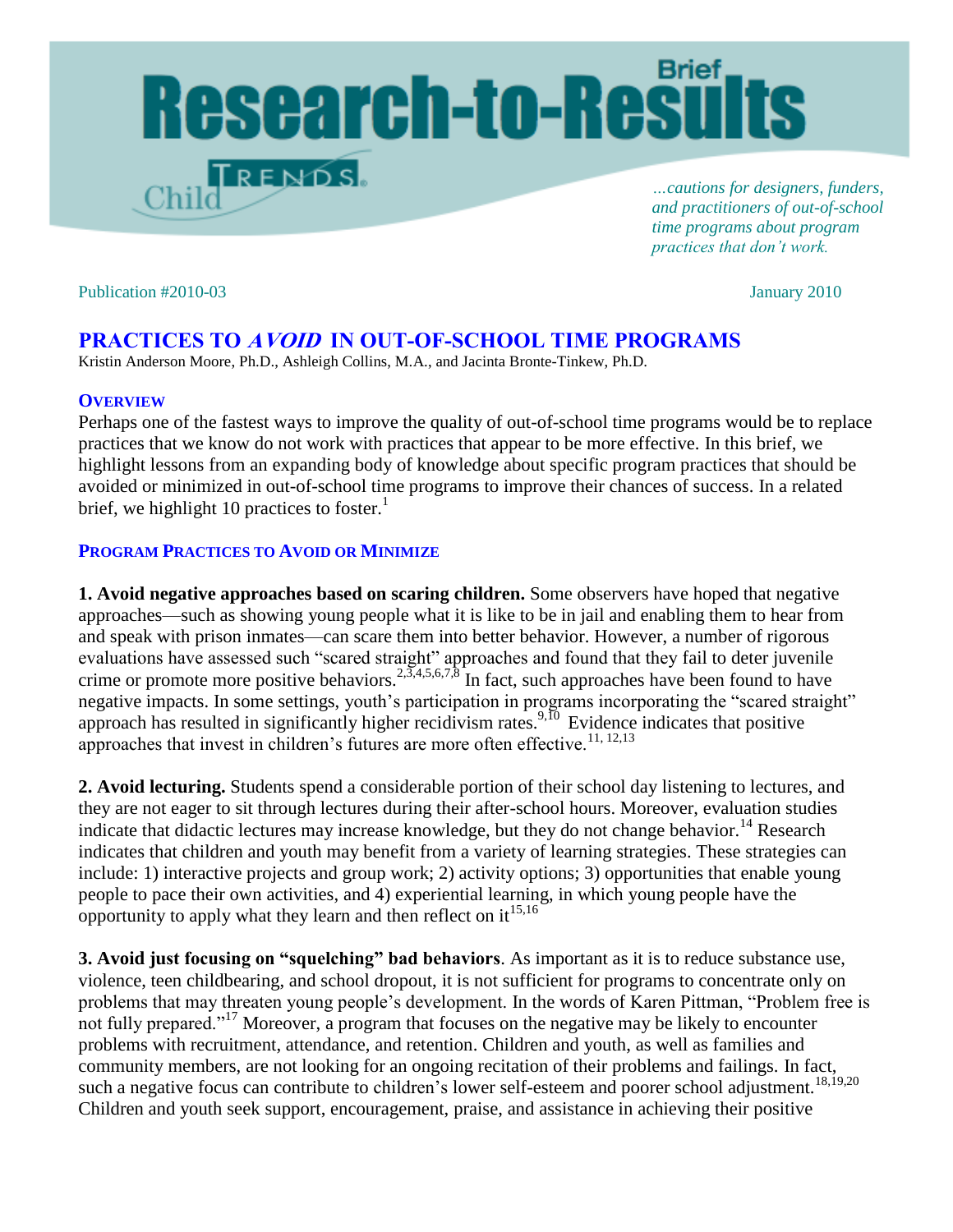goals.21,22,23 Research finds that helping children and youth to develop well and achieve positive personal goals is more likely to reduce negative behaviors than are programs that simply highlight and focus on squelching bad behaviors.<sup>24</sup> Indeed, evaluations are finding that positive youth development approaches can prevent problem behaviors<sup>25,26</sup>

**4. Avoid putting children with serious behavioral problems all together.** A review of studies indicates that forming groups of delinquent or problem children is not an effective strategy for changing behavior.<sup>27</sup> Children in such groupings can encourage undesirable behavior among one another through negative peer pressure. <sup>28,29, 30,31,32</sup> Additionally, separating children with serious behavioral problems into homogeneous groups can draw attention to their behavior before their peers and trigger the continuance of undesirable behavior by the children with the behavioral problems.<sup>33,34,35,36</sup> Rather than grouping children homogeneously, studies find that heterogeneous groupings can provide models of positive social behaviors for children with serious behavioral problems, resulting in decreases in their behavioral problems and increases in their academic achievement and peer acceptance.<sup>37,38,39</sup>

**5. Avoid ridiculing program participants**. Developing a positive identity is a challenging task for children and adolescents in a competitive and demanding economy and educational system. Whether from their peers or from out-of-school time staff, ridicule, criticism, and demeaning comments or treatment (especially when they occur frequently or in public) can undermine children's sense of self-worth. 40,41,42,43 Negative staff-child interactions can undermine children's social competency, empathy, and ability to negotiate conflicts and cooperate with others.<sup>44</sup> Providing young people with constructive suggestions and positive reinforcement, on the other hand, has been found to increase positive outcomes<sup>45,46</sup> This is not to say that it is appropriate to gloss over problems or ignore misbehavior, but rather to highlight the value of constructive comments that identify better behaviors, rather than responding with ridicule and criticism. As one provider commented in a Child Trends Roundtable,  $47$  "Catch them doing good."

**6. Avoid "100 kids, 1 adult, and a basketball" program formats.** These words of a Roundtable participant describe an all-too-common format for after-school programs.<sup>48</sup> In such cases, the number of adults and the resources available clearly are far too low to assure safety and to avoid fights. <sup>49, 50</sup> Beyond these considerations, such programs cannot foster the activities or the positive and ongoing relationships that are essential to positive development for children and adolescents.<sup>51,52</sup> In addition, children who are depressed or who are being bullied may be overlooked in programs when there are few adults.<sup>53</sup> Also, it is unlikely that a sole adult in charge of such a program will stay on the job for very long, given the difficulty of managing a large number of children alone, so staff turnover becomes another issue.<sup>54</sup>

**7. Avoid implementing a program without a clear theory of change**. It is common for programs to spring up to meet a need and to grow in response to evolving challenges and/or in response to funding opportunities. Reflecting this pattern, many programs lack a clear and coherent mission. Alternatively, they may have a clear goal (for example, preventing school dropout), but they may lack an appropriate set of activities directed at achieving that goal. It can be helpful in numerous ways to invest a few hours in developing a theory of change or logic model that lays out the long-term goals and the inputs, outputs, and the intermediate goals that are expected to lead to the long-term goals.<sup>55, 56</sup> For example, taking this step can help to ensure that all staff members know and share a common mission, that promises made to funders are reasonable and achievable, and that the activities and services that are offered are aligned with the goals.

**8. Avoid implementing only part of a program**. It is common for programs to pluck out one element of an effective program model and implement it. Studies find that the more closely programs adhere to an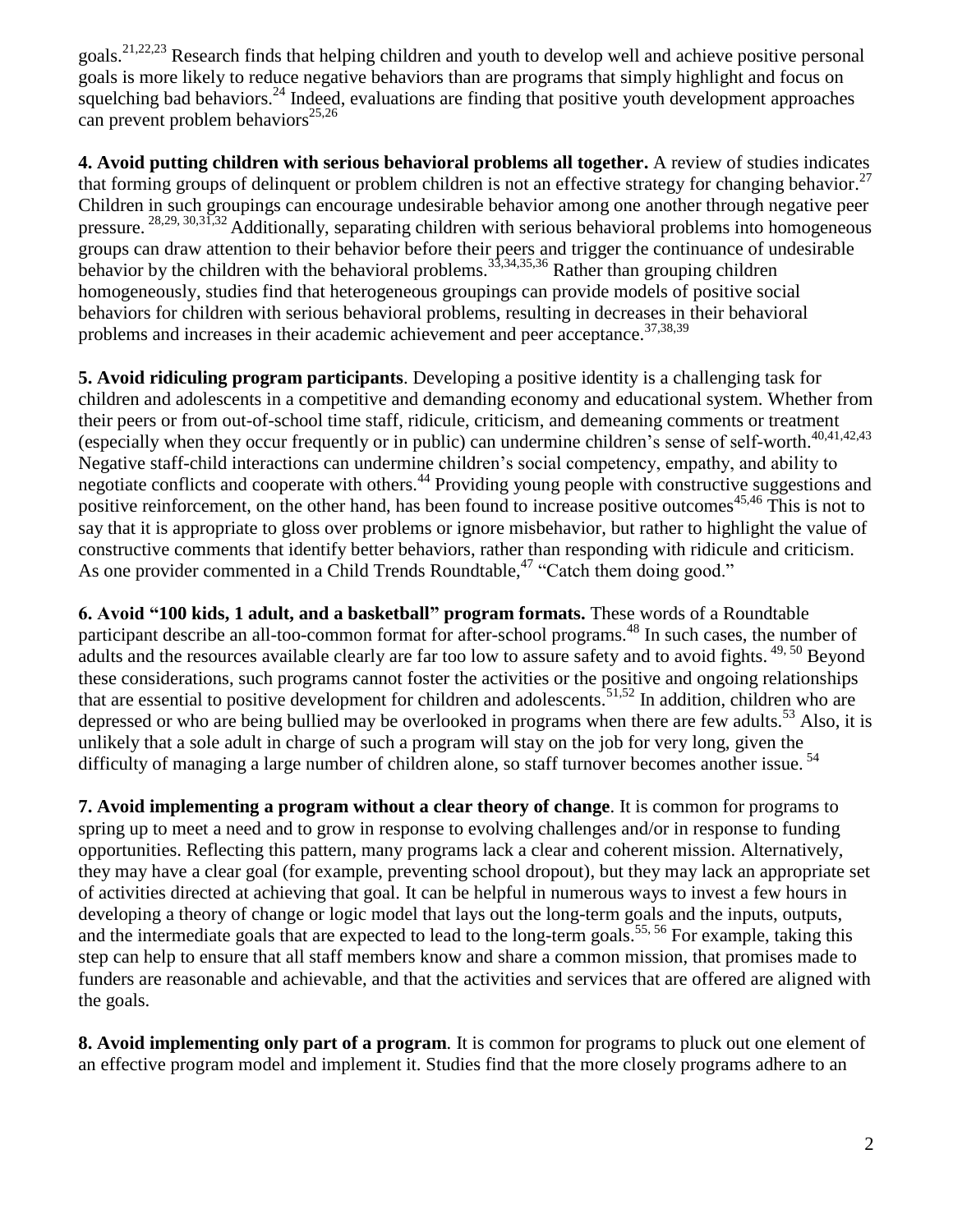evidence-based program<sup>a,57</sup> curriculum or model, the more effective a program is likely to be in achieving desired outcomes.<sup>58,59,60,61</sup> In difficult economic times, it is particularly enticing to remove expensive program elements or shorten program duration or frequency. Unfortunately, such dilutions may undermine the effectiveness of the whole program. For example, while the Teen Outreach Program could be implemented without service learning, the use of service learning is a core component that is critical to the success of the program. <sup>62</sup> Program directors should note, however, that some evidence-based programs are designed with stand-alone components that can be used in conjunction with an existing program model. $63,64$ 

**9. Avoid or reduce staff turnover.** Given the importance of relationships between staff and children or youth and the cost of recruiting, training, and coaching staff members, high turnover can undermine program effectiveness. 65,66 Steps that may reduce turnover include providing opportunities for staff members to express their views on decisions and directions, giving them chances to grow as individuals, and being generous with praise and positive feedback when warranted.<sup>67</sup>

**10. Avoid assuming that "We know what to do; we just need to do it."** It is difficult to change behavior, even among children. A lot has been learned about approaches that don't work (for example, that "scaring kids straight" doesn't work and that lectures don't change behavior), as well as about effective approaches (such as those that build strong, positive relationships).  $68,69,70,71,72,73,74$  More specifically, we have learned that the critical aspects of continuous program improvement include strengthening program components, enhancing implementation quality, improving staff training, sequencing age-appropriate programs over time, and monitoring outcomes. Moreover, we have learned that being evidence-based and data-driven can help programs become more effective over time. However, impacts are often small and short-lived. There is much still to be learned and partnerships between practitioners and researchers can add to our list of practices to avoid and practices to foster.

#### **TEN OUT-OF-SCHOOL TIME PROGRAM PRACTICES TO AVOID**

- **1: Avoid negative approaches based on scaring children.**
- **2: Avoid lecturing.**
- **3: Avoid just focusing on "squelching" bad behaviors.**
- **4: Avoid putting children with serious behavioral problems all together.**
- **5: Avoid ridiculing program participants.**
- **6: Avoid "100 kids, 1 adult, and a basketball" program formats.**
- **7: Avoid implementing a program without a clear theory of change.**
- **8: Avoid implementing only part of a program.**
- **9: Avoid staff turnover.**
- **10: Avoid assuming that "We know what to do; we just need to do it."**

### **CONCLUSION**

 $\overline{a}$ 

There is an expanding amount of credible information about both ineffective and effective approaches to promoting positive out-of-school time program outcomes. As program practitioners consider implementing evidence-based practices, program administrators, staff, and other stakeholders must keep in mind that it is difficult to change behavior overnight, even among children.<sup>75,76</sup> Programs should, thus, be prepared to examine their programs and drop negative practices, substituting positive practices instead.<sup>77, 78,79</sup>

<sup>&</sup>lt;sup>a</sup> Random assignment experiments provide the strongest evidence of a program's impact. However, some researchers suggest that, to be deemed effective and highly rigorous, programs not only must be experimentally evaluated, but that evaluations also must be *replicated* and show evidence of *sustained* impacts.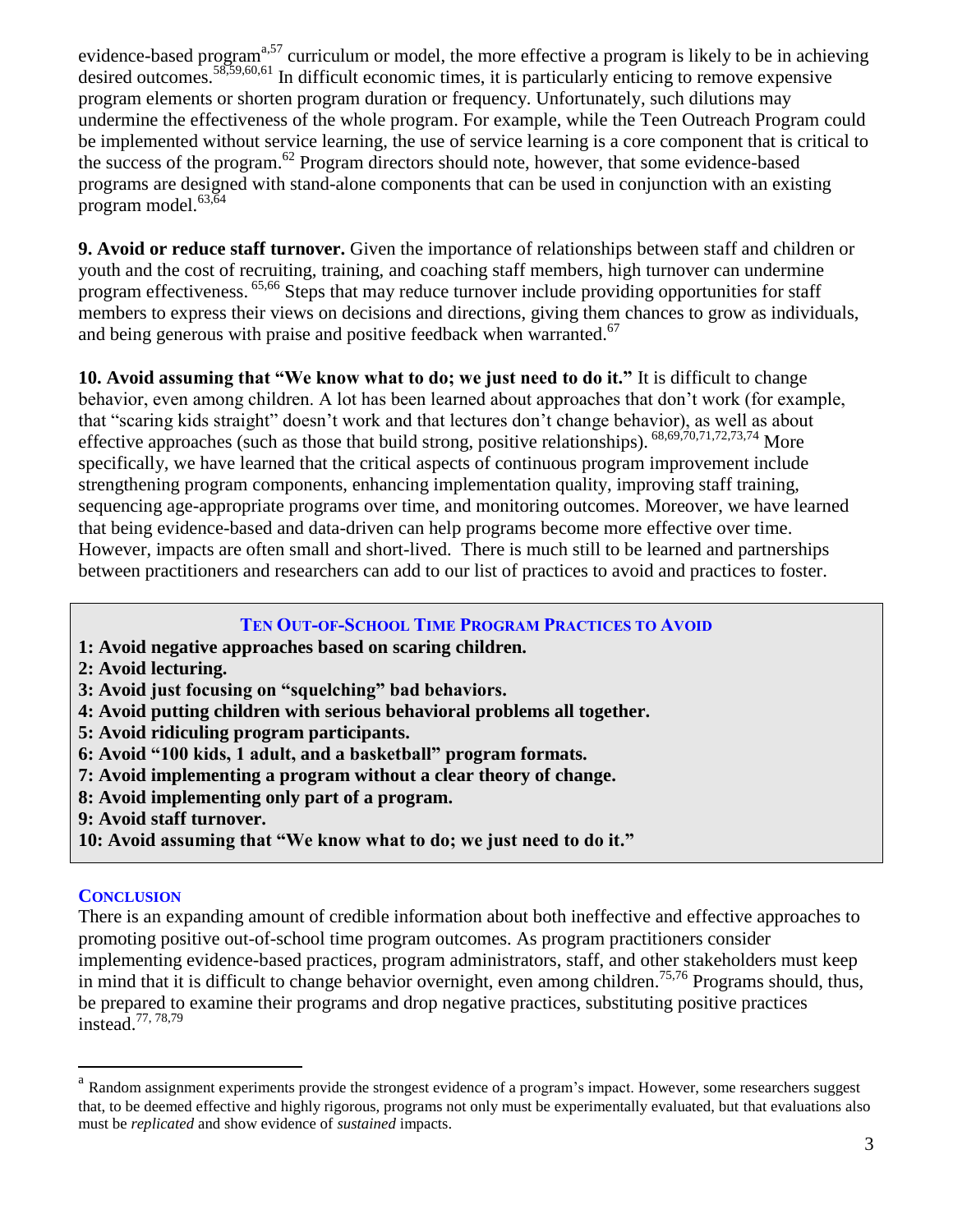#### **ACKNOWLEDGMENTS**

The authors would like to thank Suzanne Le Menestrel, Ph.D., for her careful review of and helpful comments on this brief.

Editor: Harriet J. Scarupa

#### **REFERENCES**

<sup>1</sup> Moore, K.A., Collins, A., & Bronte-Tinkew, J. (2010, January). Practices to foster in out-of-school time programs. (*Researchto-Results* brief). Washington, DC: Child Trends

<sup>2</sup> Welsh, B., & Farrington, D. (2005). Evidence-based crime prevention: Conclusions and directions for a safer society. *Canadian Journal of Criminology and Criminal Justice, 47*(2), 337-354.

<sup>3</sup> Finckenauer, J. (1982). *Scared straight! and the panacea phenomenon*. Englewood Cliffs, NJ: Regents/Prentice Hall.

<sup>4</sup> Lewis, R. (1983). Scared straight—California style. *Criminal Justice and Behavior, 10*(2), 209-226.

<sup>5</sup> Buckner, J., & Chesney-Lind, M. (1983). Dramatic cures for juvenile crime. *Criminal Justice and Behavior, 10*(2), 227-247.

6 Sherman, L., Gottfredson, D., MacKenzie, D., Eck, J., Reuter, P., & Bushway, S. (1998). *Preventing crime: What works, what doesn't, what's promising*. Washington, D.C.: The National Institute of Justice.

<sup>7</sup> Greenwood, P. (1996). Responding to juvenile crime: Lessons learned. *The Future of Children, 6*(3), 75-85.

8 Schembri, A. (2006). *Scared straight programs: Jail and detention tours*. Tallahassee, FL: Florida Department of Juvenile Justice.

Buckner, J.& Chesney-Lind, M. (1983).

 $10$  Lewis, R. (1983).

 $11$  Lochman, J.E., & Wells, K.C. (2004). The Coping Power program for preadolescent aggressive boys and their parents: Outcome effects at the 1-year follow-up. *Journal of Consulting and Clinical Psychology, 72*(4), 571-578.

<sup>12</sup> Segawa, E., Ngwe, J. E., Li, Y., Flay, B. R., & Aban Aya (2005). Evaluation of the effect of the Aban Aya Youth Project in reducing violence among African American adolescent males using latent class growth mixture modeling techniques. *Evaluation Review, 19*(2), 128-148.

<sup>13</sup> Leeman, L.W., Gibbs, J.C., & Fuller, D. (1993). Evaluation of a multi-component group treatment program for juvenile delinquents. *Aggressive Behavior, 19,* 281-292.

<sup>14</sup> Gamoran, A., & Nystrand, M. (1991). Background and instructional effects on achievement in eighth-grade English and social studies. *Journal of Research on Adolescence, 1*(3), 277-300.

<sup>15</sup> Thornton, R. (1999). Using the results of research in science education to improve science learning. Nicosia, Cyprus: Keynote address to the International Conference on Science Education.

<sup>16</sup> Rosenthal, R., &Vandell, D. (1996). Quality of care at school-aged child-care programs: Regulatable features, observed experiences, child perspectives, and parent perspectives. *Child Development, 67(05),* 2434-2445.

<sup>17</sup> Pittman, K. (1999). The power of engagement. *Youth Today,* September 1999. Washington, DC: The Forum for Youth Investment.

 $18$  Kernis, M., Brown, A., & Brody, G. (2000). Fragile self-esteem in children and its associations with perceived patterns of parent-child communication. *Journal of Personality, 68*(2). Oxford, England: Blackwell Publishers.

<sup>19</sup> Henricsson, L., & Rydell, A. (2006). Children with behavior problems: The influence of social competence and social relations on problem stability, school achievement and peer acceptance across the first six years of school. *Infant and Child Development, 15* (4), 347-366.

 $20$  Searcy, Y. (2007). Placing the horse in front of the wagon: Toward a conceptual understanding of the development of selfesteem in children and adolescents. *Child and Adolescent Social Work Journal, 24*(2), 121-131.

<sup>21</sup> Zenub, K., Kreider, H., Little, P., Buck, T., & Coffey, M. (2006). *Focus on families! How to build and support familycentered practices in afterschool.* Boston, MA: United Way of Massachusetts Bay, Harvard Family Research Project, and Build the Out-of-School Time Network. Retrieved March 12, 2009, from: [http://www.hfrp.org/family-](http://www.hfrp.org/family-involvement/publications-resources/focus-on-families!-how-to-build-and-support-family-centered-practices-in-after-school)

[involvement/publications-resources/focus-on-families!-how-to-build-and-support-family-centered-practices-in-after-school.](http://www.hfrp.org/family-involvement/publications-resources/focus-on-families!-how-to-build-and-support-family-centered-practices-in-after-school) <sup>22</sup> Margolin, S. (2007). Non-aggressive isolated and rejected students: School social work interventions to help them. *School Social Work, 32*(1), 46-66.

Hadley, A., Hair, E., & Moore, K. (2008, August). Assessing what kids think about themselves: A guide to adolescent selfconcept for out-of-school time program practitioners. (*Research-to-Results* brief). Washington, DC: Child Trends. Available at: http://www.childtrends.org/files/child\_trends-2008\_08\_20\_rb\_selfconcept.pdf.

<sup>24</sup> Bowie, L., & Bronte-Tinkew, J. (2008, June). Youth governance: How and why it can help out-of-school time programs involve at-risk youth (*Research-to-Results* brief). Washington, DC: Child Trends. Available at: [http://www.childtrends.org/Files//Child\\_Trends-2008\\_06\\_18\\_YouthGovernance.pdf.](http://www.childtrends.org/Files/Child_Trends-2008_06_18_YouthGovernance.pdf)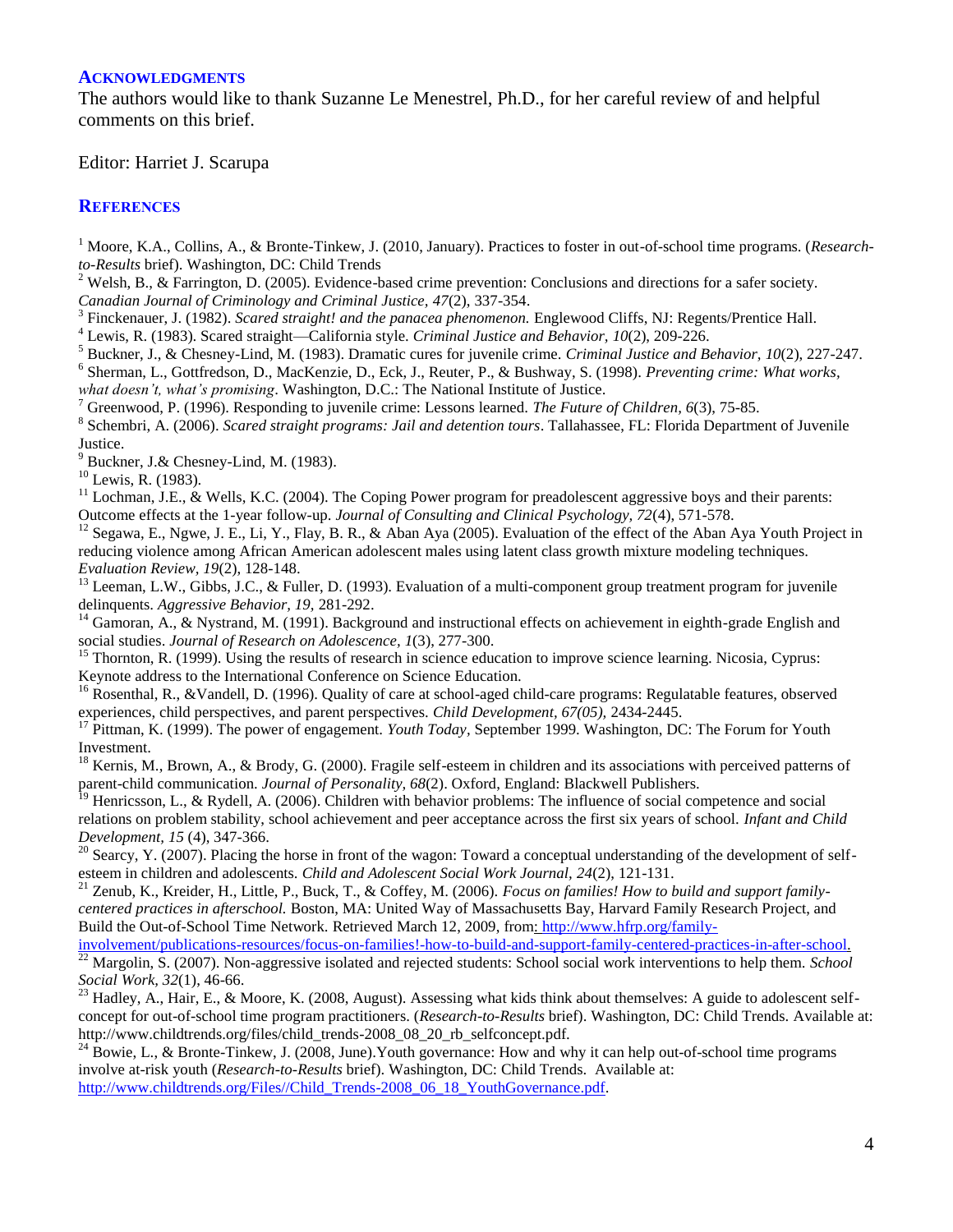<sup>25</sup> Lerner, R. M., Lerner, J. V., Phelps, E., & Balsano, A. (2006). The 4-H study of positive youth development: Current findings, future directions, and national and internationals impacts on policy and practice. Paper presented at the Semiannual Meeting of the Health Rocks! Collaboration. Chevy Chase, MD: National 4-H Council.

<sup>26</sup> Philliber, S., Kaye, J., & Herrling, S. (2001, May). *The national evaluation of the Children's Aid Society Carrera-Model program to prevent teen pregnancy.* New York: Philliber Research Associates.

Fite, J., Goodnight, J. Bates, J., Dodge, K, & Pettit, G. (2008). Adolescent aggression and social cognition in the context of personality: Impulsivity as a moderator of predictions from social information processing. *Aggressive Behavior, 34*(5), 511- 520.

<sup>28</sup> Dodge, K.A., Dishion, T. J., & Lansford, J. E. (2006). Deviant peer influences in intervention and public policy for youth. *Social Policy Report, XX,* 1. Ann Arobor, MI: Society for Research in Child Development.

<sup>29</sup> Elliot, D., Huizinga, D., & Menard, S. (1989). *Multiple problem youth: Delinquency, substance use, and mental health problems.* New York: Springer-Verlag.

 $30$  Crockett, L., Raffaelli, M., & Shen, Y. (2006). Linking self-regulation & risk proneness to risky sexual behavior: Pathways through peer pressure and early substance use. *Journal of Research on Adolescence, 16*(4), 503-525.

 $31$  Greenwood, P. (1996).

<sup>32</sup> Silmere, H., & Stiffman, A. (2006). Factors associated with successful functioning in American Indian youths. *American Indian and Alaska Native Mental Health Research: The Journal of The National Center,* 16(3), 23-47.

<sup>33</sup> Dodge, K.A., Dishion, T. J., & Lansford, J. E. (2006).

<sup>34</sup> Dodge, K., Lanford, J., Salzer-Burks, V., Bates, J., Pettit, G., Fontaine, R., & Price, J. (2003). Peer rejection and social information-processing factors in the development of aggressive behavior problems in children. *Child Development, 74*(2), 374-393.

 $35$  Gazelle, H., & Ladd, G. (2003). Anxious solitude and peer exclusion: A diathesis-stress model of internalizing trajectories in childhood. *Child Development, 74*(1), 257-278.

<sup>36</sup> Killeya-Jones, L., Costanzo, P., Malone, P., Quinlan, N., & Miller-Johnson, S. (2007). Norm-narrowing and self- and otherperceived aggression in early-adolescent same-sex and mixed-sex cliques. *Journal of School Psychology, 45*(5), 549-565.<br><sup>37</sup> Honricsson J. S. Part J. A. (2000).

Henricsson, L., & Rydell, A. (2006).

<sup>38</sup> Bellafiore, L, & Salend, S. (1983). Modifying inappropriate behaviors through a peer-confrontation system. *Behavioral Disorders, 8*(4), 274-279.

<sup>39</sup> Morrison, J., & Jones, K. (2007). The effects of positive peer reporting as a class-wide positive behavior support. *Journal of Behavioral Education, 16*(2), 111-124.

<sup>40</sup> Searcy, Y. (2007).

<sup>41</sup> Burgess, A., Garbarino, C., & Carlson, M. (2006).

<sup>42</sup> Sidorowicz, K., Hair, E., & Milot, A. (2009, October). Assessing bullying: A guide for out-of-school time practitioners. *(Research-to-Results* brief). Washington, DC: Child Trends. Available at: http://www.childtrends.org/Files//Child\_Trends-2009\_10\_29\_RB\_AssessingBullying.pdf.

 $^{43}$  Kernis, M., Brown, A., & Brody, G. (2000). Fragile self-esteem in children and its associations with perceived patterns of parent-child communication. *Journal of Personality, 68*(2), 225-252.<br><sup>44</sup> Vandall D. H. Warehouse Communication.

Vandell, D., Henderson, V., & Wilson, K. (1988). A longitudinal of children with day-care experiences of varying quality. *Child Development,* 59, 1286-1292.

 $45$  Margolin, S. (2007).

<sup>46</sup> Hadley, A., Hair, E., & Moore, K. (2008, August).

 $47$  With funding from The Atlantic Philanthropies, Child Trends has held a series of Roundtables with practitioners to identify their issues, concerns, research needs, and perspectives, as well as to get feedback about Child Trends' publications and outreach efforts.

<sup>48</sup> Extended-Day Learning Practitioner Roundtable. Albuquerque, NM: May 20, 2008.

 $49$  Rosenthal, R., & Vandell, D. (1996).

<sup>50</sup> Howes, C., Phillips, D., & Whitebook, M. (1992). Thresholds of quality: Implications for the social development of children in center-based child care. *Child Development, 63*, 449-460.

<sup>51</sup> Posner, J., & Vandell, D. (1994). Low-income children's after-school care: Are there beneficial effects of after-school programs? *Child Development, 65*(2), 440-456.

 $\frac{52}{2}$  Howes, C., Phillips, D., & Whitebook, M. (1992).

<sup>53</sup> Montague, M., Enders, C., Dietz, S., Dixon, J., & Cavendish, W. (2008). A longitudinal study of depressive symptomology and self-concept in adolescents. *The Journal of Special Education, 42*(2), 67-78.

<sup>54</sup> Collins, A., Bronte-Tinkew, J., & Logan, C. (2008, May). Strategies for improving out-of-school programs in rural communities (*Research-to-Results* brief). Washington, DC: Child Trends. Available at: [http://www.childtrends.org/Files/Child\\_Trends-2008\\_05\\_05\\_RB\\_RuralOST.pdf](http://www.childtrends.org/Files/Child_Trends-2008_05_05_RB_RuralOST.pdf)

 $\frac{55}{25}$  Hamilton, J., & Bronte-Tinkew, J. (2007, January). Logic models in out-of-school time programs: What are they and why are they important? (*Research-to-Results* brief). Available at: [http://www.childtrends.org/files/child\\_trends-](http://www.childtrends.org/files/child_trends-2007_01_05_rb_logicmodels.pdf) $2007$   $01$   $05$  rb logicmodels.pdf.